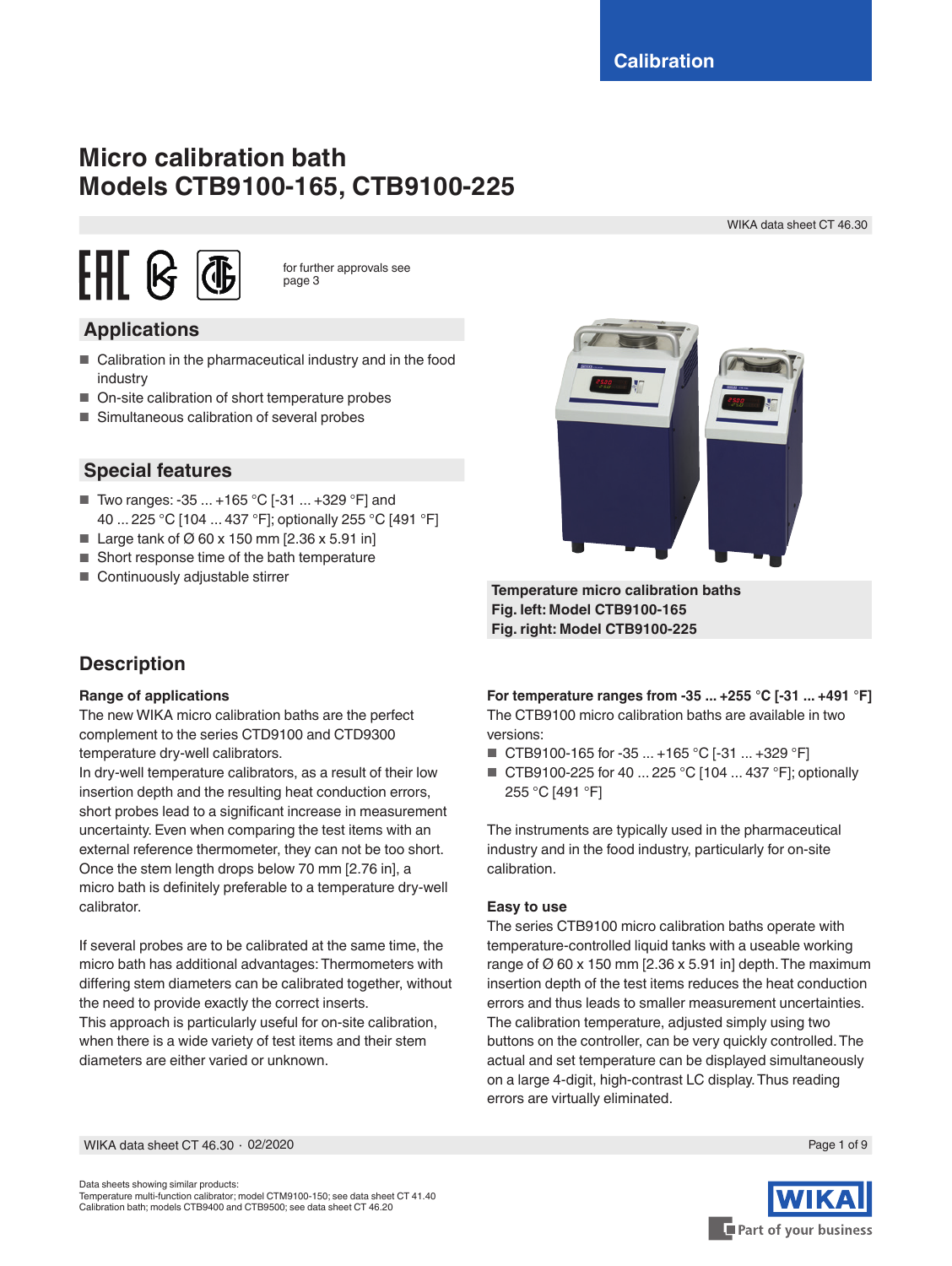### **Specifications CTB9100 series**

|                                                                                             | <b>Model CTB9100-165</b>                                                          | <b>Model CTB9100-225</b>                                                     |  |  |
|---------------------------------------------------------------------------------------------|-----------------------------------------------------------------------------------|------------------------------------------------------------------------------|--|--|
| <b>Indication</b>                                                                           |                                                                                   |                                                                              |  |  |
| Temperature range                                                                           | $-35+165$ °C [ $-31+329$ °F]                                                      | 40  225 °C [104  437 °F]<br>optionally 40  255 °C [104  491 °F]              |  |  |
| Accuracy <sup>1)</sup>                                                                      | ±0.2K                                                                             | ±0.3K                                                                        |  |  |
| Stability $^{2)}$                                                                           | $\pm 0.05$ K                                                                      |                                                                              |  |  |
| Resolution                                                                                  | 0.01 to 100 °C, then 0.1 [0.01 to 100 °F, then 0.1]                               |                                                                              |  |  |
| <b>Temperature distribution</b>                                                             |                                                                                   |                                                                              |  |  |
| Axial homogeneity 3)                                                                        | dependent on temperature, temperature probes and their quantity                   |                                                                              |  |  |
| Radial homogeneity <sup>4)</sup>                                                            | dependent on temperature, temperature probes and their quantity                   |                                                                              |  |  |
| <b>Temperature control</b>                                                                  |                                                                                   |                                                                              |  |  |
| Heating time                                                                                | approx. 45 min from 20 $^{\circ}$ C to 160 $^{\circ}$ C<br>[from 68 °F to 320 °F] | approx. 10 min from 20 °C to 225 °C<br>[from 68 °F to 437 °F]                |  |  |
| Cooling time                                                                                | approx. 30 min from +20 °C to -20 °C<br>[from +68 °F to -4 °F]                    | approx. 30 min from 225 °C to 50 °C<br>[from 437 °F to 122 °F]               |  |  |
| Stabilisation time 5)                                                                       | dependent on temperature and temperature probe                                    |                                                                              |  |  |
| <b>Tank</b>                                                                                 |                                                                                   |                                                                              |  |  |
| Insertion depth                                                                             | 150 mm [5.91 in]                                                                  |                                                                              |  |  |
| Volume                                                                                      | approx. 0.6 litres                                                                |                                                                              |  |  |
| <b>Tank dimensions</b>                                                                      | Ø 60 x 165 mm [2.36 x 5.91 in]                                                    |                                                                              |  |  |
| <b>Voltage supply</b>                                                                       |                                                                                   |                                                                              |  |  |
| Operating voltage                                                                           | AC 100  240 V, 50/60 Hz                                                           | AC 230 V, 50/60 Hz<br>AC 100  240 V, 50/60 Hz 6)                             |  |  |
| Power consumption                                                                           | 375 VA                                                                            | 1,000 VA                                                                     |  |  |
| Fuse                                                                                        | 6.3 A slow blow fuse                                                              | 10 A slow blow fuse (at AC 100  240 V)<br>6.3 A slow blow fuse (at AC 230 V) |  |  |
| Power cord                                                                                  | AC 230 V; for Europe                                                              |                                                                              |  |  |
| <b>Communication</b>                                                                        |                                                                                   |                                                                              |  |  |
| Interface                                                                                   | <b>RS-485</b>                                                                     |                                                                              |  |  |
| Case                                                                                        |                                                                                   |                                                                              |  |  |
| Dimensions (W x D x H)                                                                      | 215 x 305 x 425 mm [8.46 x 12.00 x 16.73 in]                                      | 150 x 270 x 400 mm [5.91 x 10.63 x 15.75 in]                                 |  |  |
| Weight                                                                                      | approx. 12.5 kg [27.6 lbs]                                                        | approx. 7.5 kg [16.5 lbs]                                                    |  |  |
| 1) Is defined as the measuring deviation between the measured value and the reference value |                                                                                   |                                                                              |  |  |

1) Is defined as the measuring deviation between the measured value and the reference value.<br>2) Maximum temperature difference at a stable temperature over 30 minutes.<br>3) Maximum temperature difference at 40 mm [1.57 in] a

5) Time before reaching a stable value.<br>6) AC 100 ... 240 V, 50/60 Hz supply voltage must be specified on the order, otherwise an AC 230 V one will be delivered.<br>This version is only available for the temperature range up

The measurement uncertainty is defined as the total measurement uncertainty  $(k = 2)$ , which contains the following shares: Accuracy, measurement uncertainty of reference, stability and homogeneity.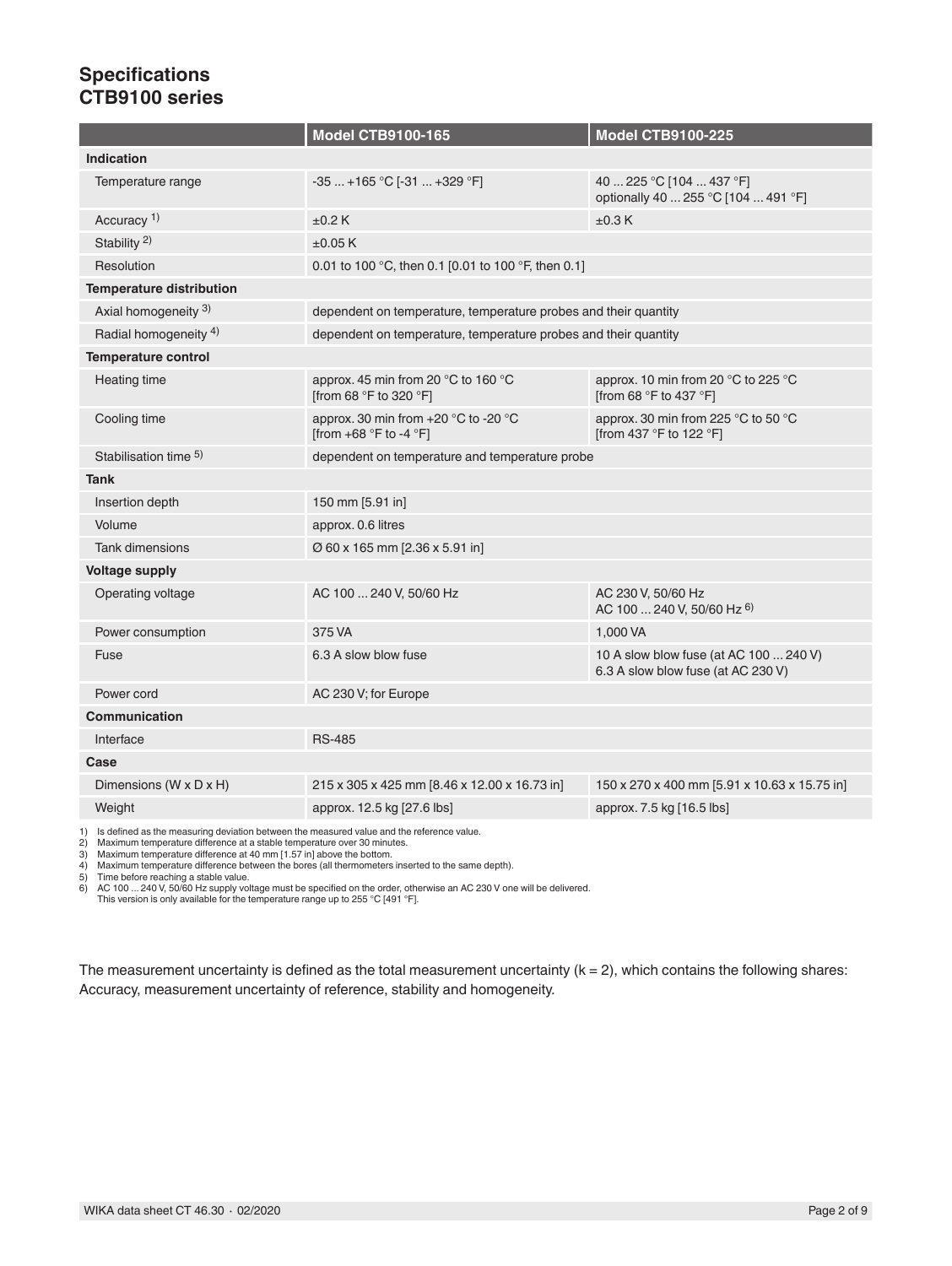## **Approvals**

| Logo                    | <b>Description</b>                                                                                                                                                                                                                                                                          | <b>Country</b>                 |
|-------------------------|---------------------------------------------------------------------------------------------------------------------------------------------------------------------------------------------------------------------------------------------------------------------------------------------|--------------------------------|
| CE                      | EU declaration of conformity<br><b>EMC</b> directive<br>٠<br>EN 61326 emission (group 1, class B) and immunity (industrial application)<br>Low voltage directive<br>EN 61010, safety requirements for electrical equipment for measurement, control and<br>laboratory use<br>RoHS directive | European Union                 |
| EAC                     | EAC (option)<br><b>EMC</b> directive<br>Low voltage directive                                                                                                                                                                                                                               | Eurasian Economic<br>Community |
| ၆                       | <b>KazinMetr (option)</b><br>Metrology, measurement technology                                                                                                                                                                                                                              | Kazakhstan                     |
|                         | <b>MTSCHS (option)</b><br>Permission for commissioning                                                                                                                                                                                                                                      | Kazakhstan                     |
| $\overline{\textbf{G}}$ | <b>BelGIM</b> (option)<br>Metrology, measurement technology                                                                                                                                                                                                                                 | <b>Belarus</b>                 |

### **Certificates**

| <b>Certificate</b>                 |                                                                                                     |  |
|------------------------------------|-----------------------------------------------------------------------------------------------------|--|
| <b>Calibration</b>                 | Standard: 3.1 calibration certificate per DIN EN 10204<br>Option: DKD/DAkkS calibration certificate |  |
| Recommended recalibration interval | 1 year (dependent on conditions of use)                                                             |  |

Approvals and certificates, see website

## **Bath liquids 7)**

| <b>Accessories</b>                                                                        | <b>Model CTB9100-165</b>                              | <b>Model CTB9100-225</b>                  |
|-------------------------------------------------------------------------------------------|-------------------------------------------------------|-------------------------------------------|
| Silicone oil DC 200.05:<br>$-40$ +130 °C [-40  +266 °F]<br>FP $^{8)}$ = 133 °C [271.4 °F] | from $-35+130$ °C [ $-31+266$ °F]<br>very well usable | not recommended                           |
| Silicone oil DC 200.10:<br>$-35+160 °C$ [-31  +320 °F]<br>FP $^{8)}$ = 163 °C [325.4 °F]  | from $-35+160$ °C [ $-31+320$ °F]<br>well usable      | not recommended                           |
| Silicone oil DC 200.20:<br>10  220 °C [50  428 °F]<br>FP $^{8)}$ = 230 °C [446 °F]        | not recommended                                       | from 40  225 °C [104  437 °F] well usable |
| Silicone oil DC 200.50:<br>25  250 °C [77  482 °F]<br>FP $^{8)}$ = 280 °C [536 °F]        | not recommended                                       | from 80  255 °C [176  491 °F] well usable |

7) Other liquids could be used as agreed, provided that the temperature range and viscosity are suitable for the application. 8) FP = flash point open cup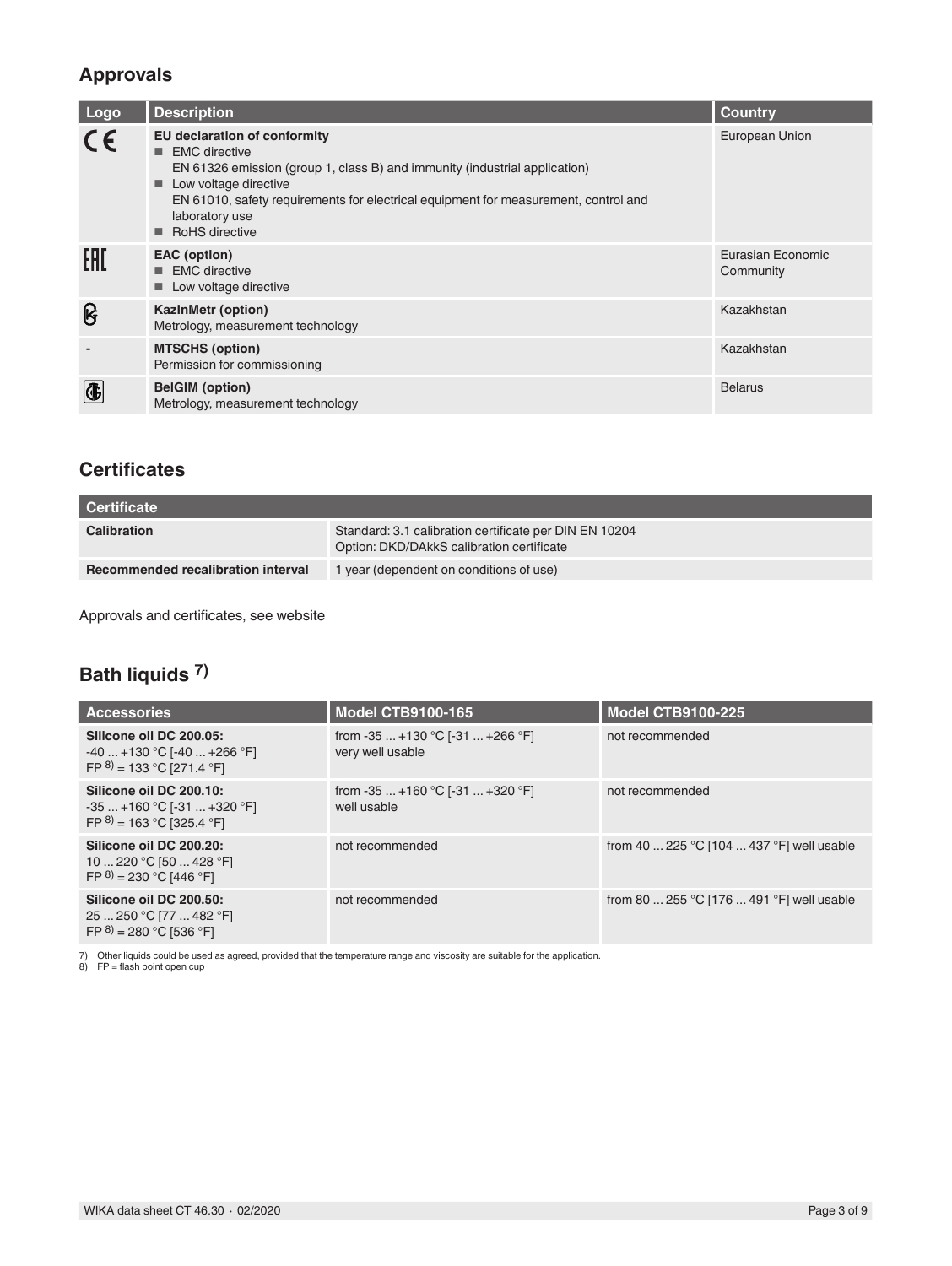### **Micro calibration baths, CTB9100 series**

#### **Two instruments for the temperature range from -35 ... +255 °C [-31 ... +491 °F]**



**Micro calibration bath model CTB9100-165 with screwon lid**

#### **Model CTB9100-165 Temperature range from -35 ... +165 °C [-31 ... +329 °F]**

This micro calibration bath is an efficient tool for the calibration of thermometers. It works with Peltier elements and can thus reach test temperatures below ambient temperature.

New multistage Peltier elements ensure a good long-term stability and high reliability within the entire working range. Due to its capacity for active cooling, it is often used in biotechnology, pharmaceutical and food industries.



### **Temperature range from 40 ... 255 °C [104 ... 491 °F]** The CTB9100-225 is used in the medium temperature

**Model CTB9100-225**

range up to 255 °C [491 °F]. It generates its temperature with electrical resistance heating. For cooling down, the fan is run at its highest setting. Thus it is possible to achieve cooling from 255 °C to 50 °C [491 °F to 122 °F] within just 30 minutes.

In addition to short heating and cooling times, this bath is set apart by its light weight and compact design. It can be used in a wide range of industries.

**Micro calibration bath model CTB9100-225**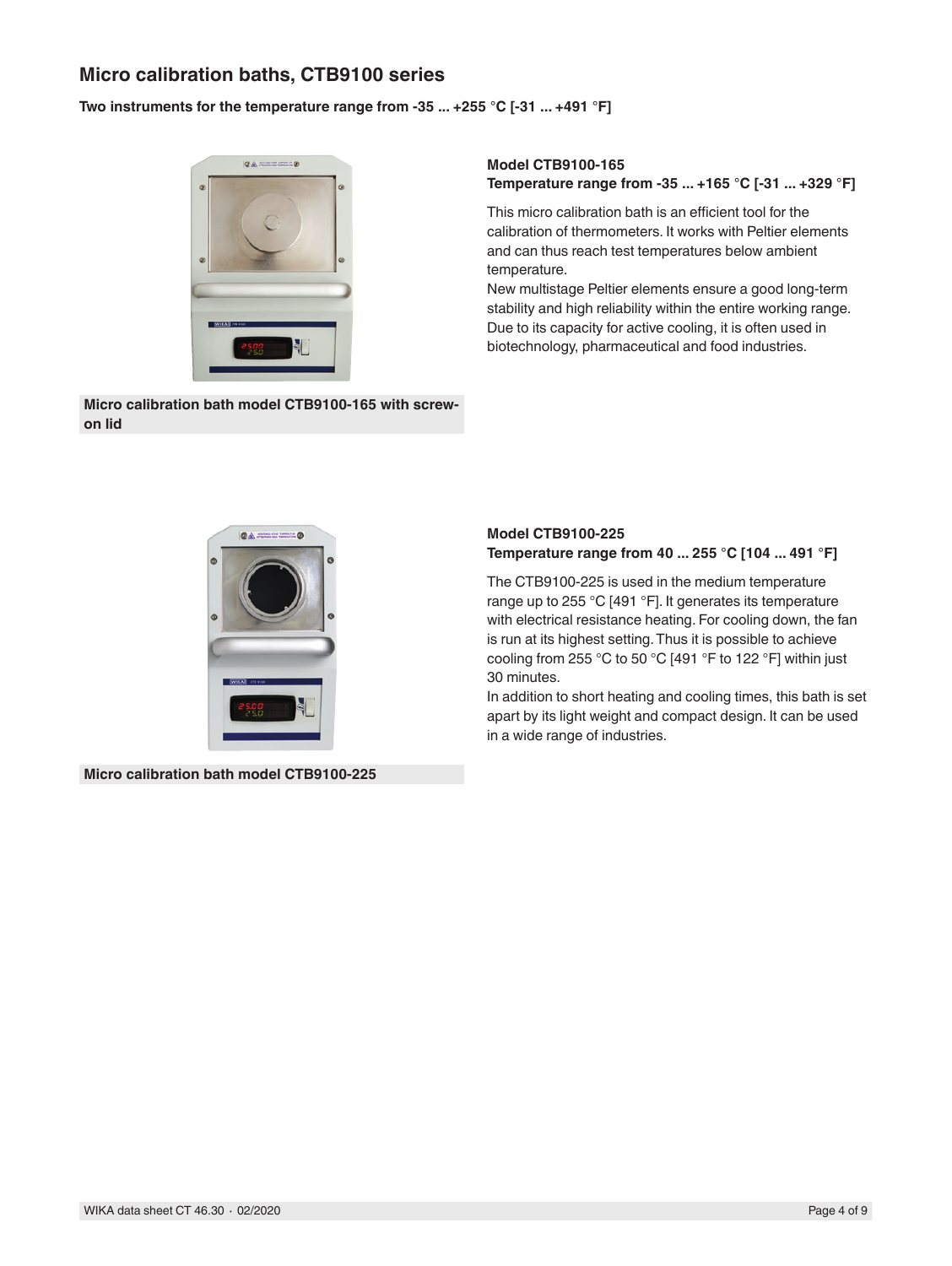## **Controls**

The temperature controller of the micro calibration bath is located on the front panel:

- The actual and set points can be read from the display simultaneously with a resolution of 0.01 or 0.1 K.
- Frequently used set points can be entered independently into four memory locations and quickly recalled.
- Individual temperatures can be easily entered via the two arrow buttons.
- Potentiometer for a continuous stirrer setting

In the tank there is a removable wire basket, which protects the magnetic stirrer against contact with the test items. Mains connector socket, power switch and fuse holder are located centrally at the front of the underside of the instrument.

## **Display and control panel**

- Set and actual temperature are displayed simultaneously on a 2-line LC display.
- Frequently used set points can be stored in four memory locations.
- The U button is used to recall stored set temperatures.
- The arrow buttons are used to change the set temperatures.
- The P button is used to confirm the changes.
- $(1)$  Temperature display
- 2 Recall button
- 3 Increase button
- $(4)$  Decrease button
- 5 Programming button
- 6 Set temperature

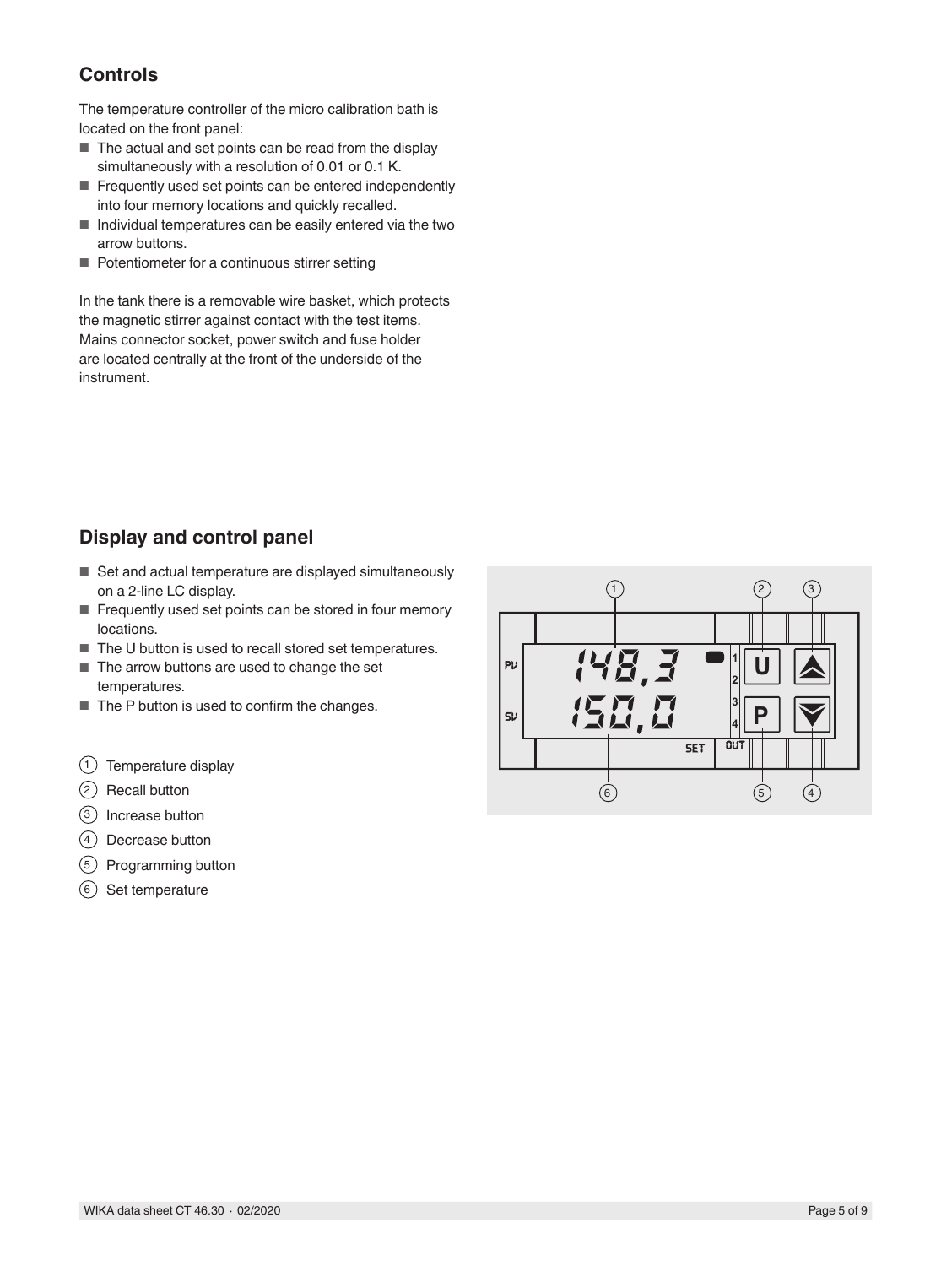## **Accessories**

| Accessories for model CTB9100-125                                                                                                                                                                                                                                                                                                                                                                                                                             |                                                                                                                                                                                     | Order code |
|---------------------------------------------------------------------------------------------------------------------------------------------------------------------------------------------------------------------------------------------------------------------------------------------------------------------------------------------------------------------------------------------------------------------------------------------------------------|-------------------------------------------------------------------------------------------------------------------------------------------------------------------------------------|------------|
| <b>Description</b>                                                                                                                                                                                                                                                                                                                                                                                                                                            |                                                                                                                                                                                     | CTX-A-B1   |
|                                                                                                                                                                                                                                                                                                                                                                                                                                                               | Silicone oil DC 200.05<br>In 1 litre plastic bottle<br>For temperature range -40  +130 °C [-40  +266 °F]; FP = 133 °C [271.4 °F]                                                    | $-05-$     |
|                                                                                                                                                                                                                                                                                                                                                                                                                                                               | Silicone oil DC 200.10<br>In 1 litre plastic bottle<br>For temperature range -35  +160 °C [-31  +320 °F]; FP = 163 °C [325.4 °F]                                                    | $-10-$     |
|                                                                                                                                                                                                                                                                                                                                                                                                                                                               | Silicone oil DC 200.20<br>In 1 litre plastic bottle<br>For temperature range 10  220 °C [50  428 °F]; FP = 230 °C [446 °F]                                                          | $-20-$     |
|                                                                                                                                                                                                                                                                                                                                                                                                                                                               | Silicone oil DC 200.50<br>In 1 litre plastic bottle<br>For temperature range 25  250 °C [77  482 °F]; FP = 280 °C [536 °F]                                                          | $-50-$     |
|                                                                                                                                                                                                                                                                                                                                                                                                                                                               | <b>Transport case</b>                                                                                                                                                               | $-TB-$     |
|                                                                                                                                                                                                                                                                                                                                                                                                                                                               | <b>Castors for transport case</b>                                                                                                                                                   | $-CC-$     |
| $\begin{array}{c}\n\text{Cov} \\ \text{Cov} \\ \text{Cov} \\ \text{Cov} \\ \text{Cov} \\ \text{Cov} \\ \text{Cov} \\ \text{Cov} \\ \text{Cov} \\ \text{Cov} \\ \text{Cov} \\ \text{Cov} \\ \text{Cov} \\ \text{Cov} \\ \text{Cov} \\ \text{Cov} \\ \text{Cov} \\ \text{Cov} \\ \text{Cov} \\ \text{Cov} \\ \text{Cov} \\ \text{Cov} \\ \text{Cov} \\ \text{Cov} \\ \text{Cov} \\ \text{Cov} \\ \text{Cov} \\ \text{Cov} \\ \text{Cov} \\ \text{Cov} \\ \text$ | <b>Calibration software</b><br>Software package to operate the calibrator                                                                                                           | $-CS-$     |
|                                                                                                                                                                                                                                                                                                                                                                                                                                                               | <b>Operating instructions English-German</b>                                                                                                                                        | ML         |
|                                                                                                                                                                                                                                                                                                                                                                                                                                                               | Insert for liquids without filling<br>Consisting of: Insert with leak-proof cover, probe basket, magnetic stirrer and lifter, replacement<br>tool<br>∕∖<br>New adjustment required! | $-BE-$     |
|                                                                                                                                                                                                                                                                                                                                                                                                                                                               | <b>Probe basket</b><br>Height-adjustable                                                                                                                                            | $-SK-$     |
|                                                                                                                                                                                                                                                                                                                                                                                                                                                               | <b>Probe holder</b><br>for cooling instruments of the CTD91xx series                                                                                                                | $-FL-$     |
|                                                                                                                                                                                                                                                                                                                                                                                                                                                               | <b>Screw-on lid</b><br>Material: Stainless steel                                                                                                                                    | $-LM-$     |
|                                                                                                                                                                                                                                                                                                                                                                                                                                                               | <b>Screw-on lid</b><br><b>Material: Plastic</b>                                                                                                                                     | $-LP-$     |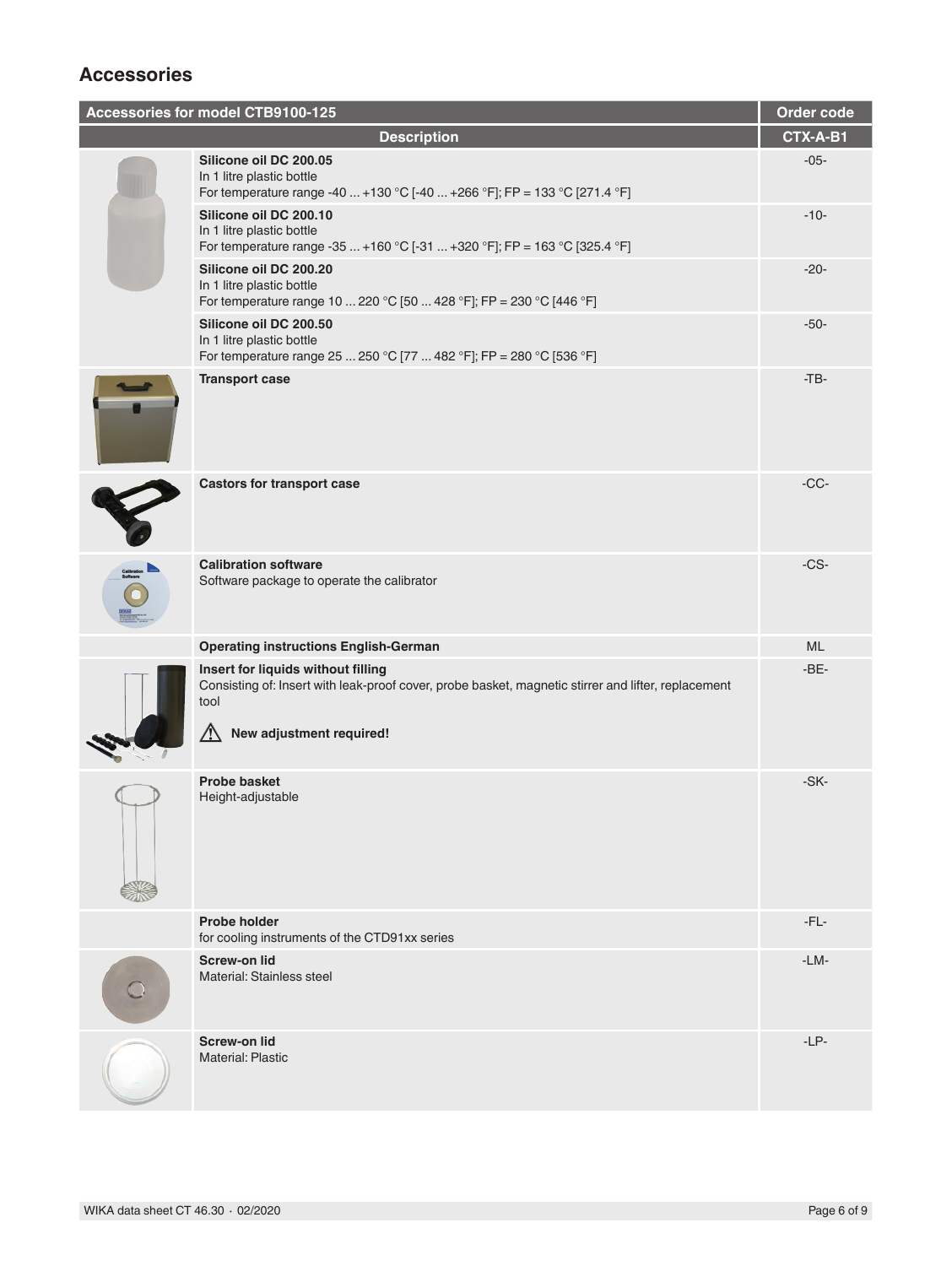| Accessories for model CTB9100-125      |                                                                         | Order code                            |          |
|----------------------------------------|-------------------------------------------------------------------------|---------------------------------------|----------|
|                                        | <b>Description</b>                                                      |                                       | CTX-A-B1 |
|                                        | <b>Screw-on lid</b><br>Material: Plastic<br>With bore $1x$ G $1/2$      |                                       | $-L1-$   |
|                                        | <b>Screw-on lid</b><br>Material: Plastic<br>With bores $6xG\frac{1}{4}$ |                                       | $-L6-$   |
|                                        | <b>Magnetic stirrer</b><br>Not suitable for insert for liquids!<br>ハ    |                                       | $-MS-$   |
|                                        | Interface cable<br>with integrated RS-485 to USB 2.0 converter          |                                       | $-RC-$   |
|                                        | <b>Power cord</b><br>for the EU                                         |                                       | -EU-     |
|                                        | for Switzerland                                                         |                                       | $-CH-$   |
|                                        | for UK                                                                  |                                       | $-UK-$   |
|                                        | for USA/Canada                                                          |                                       | $-US -$  |
| Ordering information for your enquiry: |                                                                         |                                       |          |
|                                        |                                                                         | 1. Order code: CTX-A-B1<br>2. Option: | JL       |

| Accessories for model CTB9100-225 |                                                                                                                                  | Order code |
|-----------------------------------|----------------------------------------------------------------------------------------------------------------------------------|------------|
|                                   | <b>Description</b>                                                                                                               | CTX-A-B2   |
|                                   | Silicone oil DC 200.05<br>In 1 litre plastic bottle<br>For temperature range -40  +130 °C [-40  +266 °F]; FP = 133 °C [271.4 °F] | $-05-$     |
|                                   | Silicone oil DC 200.10<br>In 1 litre plastic bottle<br>For temperature range -35  +160 °C [-31  +320 °F]; FP = 163 °C [325.4 °F] | $-10-$     |
|                                   | Silicone oil DC 200.20<br>In 1 litre plastic bottle<br>For temperature range 10  220 °C [50  428 °F]; FP = 230 °C [446 °F]       | $-20-$     |
|                                   | Silicone oil DC 200.50<br>In 1 litre plastic bottle<br>For temperature range 25  250 °C [77  482 °F]; FP = 280 °C [536 °F]       | $-50-$     |
|                                   | <b>Transport case</b>                                                                                                            | $-TB$      |
|                                   | <b>Castors for transport case</b>                                                                                                | $-CC-$     |
| $\overline{\overline{0}}$         | <b>Calibration software</b><br>Software package to operate the calibrator                                                        | $-CS-$     |
|                                   | <b>Operating instructions English-German</b>                                                                                     | <b>ML</b>  |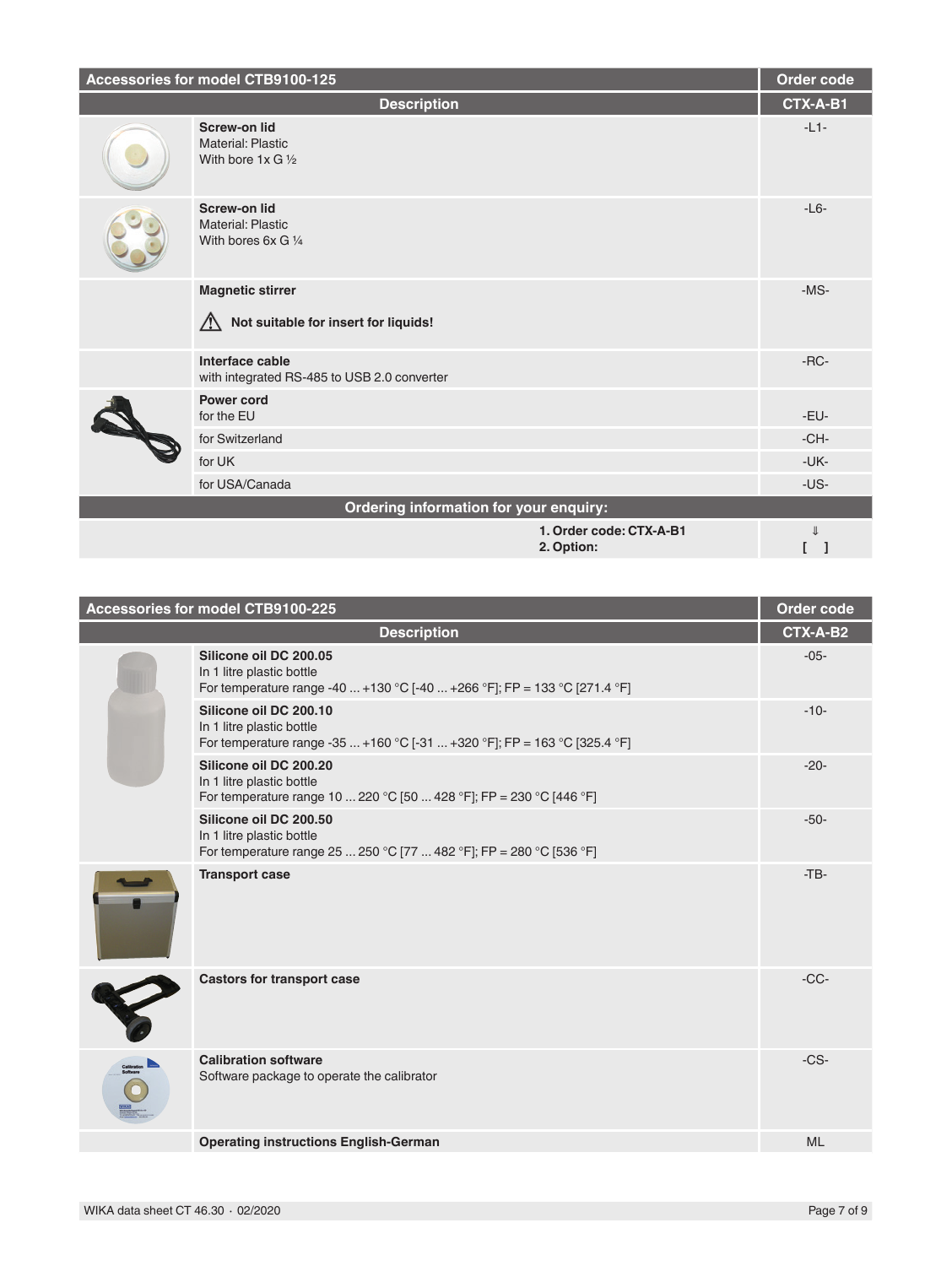| Accessories for model CTB9100-225 |                                                                                                                                                                                    | Order code   |
|-----------------------------------|------------------------------------------------------------------------------------------------------------------------------------------------------------------------------------|--------------|
|                                   | <b>Description</b>                                                                                                                                                                 | CTX-A-B2     |
|                                   | Insert for liquids without filling<br>Consisting of: Insert with leak-proof cover, probe basket, magnetic stirrer and lifter, replacement<br>tool<br>New adjustment required!<br>八 | $-BE-$       |
|                                   | <b>Probe basket</b><br>Height-adjustable                                                                                                                                           | $-SK-$       |
|                                   | <b>Probe holder</b><br>for heating instruments of the CTD91xx series                                                                                                               | $-FH-$       |
|                                   | <b>Screw-on lid</b><br>Material: Stainless steel                                                                                                                                   | $-LM-$       |
|                                   | <b>Screw-on lid</b><br><b>Material: Plastic</b>                                                                                                                                    | $-LP-$       |
|                                   | <b>Screw-on lid</b><br>Material: Plastic<br>With bore $1x \times 1/2$                                                                                                              | $-L1-$       |
|                                   | <b>Screw-on lid</b><br>Material: Plastic<br>With bores 6x G 1/4                                                                                                                    | $-L6-$       |
|                                   | <b>Magnetic stirrer</b><br>Not suitable for insert for liquids!                                                                                                                    | $-MS-$       |
|                                   | Interface cable<br>with integrated RS-485 to USB 2.0 converter                                                                                                                     | $-RC-$       |
|                                   | <b>Power cord</b><br>for the EU                                                                                                                                                    | $-EU$ -      |
| <b>RAND</b>                       | for Switzerland                                                                                                                                                                    | $-CH-$       |
|                                   | for UK                                                                                                                                                                             | $-UK-$       |
|                                   | for USA/Canada                                                                                                                                                                     | $-US -$      |
|                                   | Ordering information for your enquiry:                                                                                                                                             |              |
|                                   | 1. Order code: CTX-A-B2<br>2. Option:                                                                                                                                              | $\Downarrow$ |